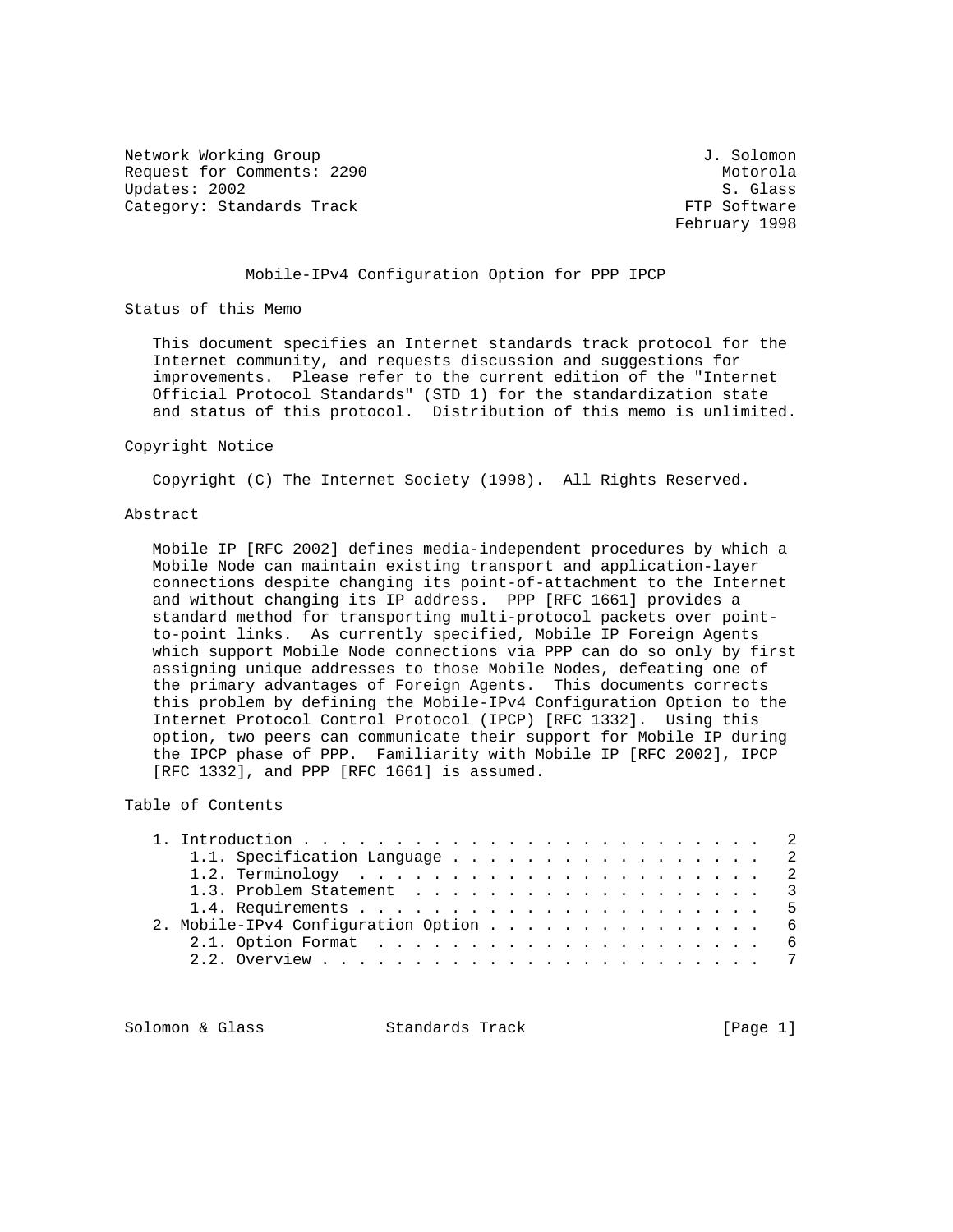|  | 2.3. High-Level Requirements for Non-Mobile-Nodes 7 |  |  |  |  |  |  |  |  |  |  |     |
|--|-----------------------------------------------------|--|--|--|--|--|--|--|--|--|--|-----|
|  | 2.4. High-Level Requirements for Mobile Nodes 8     |  |  |  |  |  |  |  |  |  |  |     |
|  | 2.5. Detailed Description                           |  |  |  |  |  |  |  |  |  |  | - 8 |
|  | 2.6. Example Scenarios 12                           |  |  |  |  |  |  |  |  |  |  |     |
|  | 3. Additional Requirements 14                       |  |  |  |  |  |  |  |  |  |  |     |
|  | 3.1. Other IPCP Options 14                          |  |  |  |  |  |  |  |  |  |  |     |
|  |                                                     |  |  |  |  |  |  |  |  |  |  |     |
|  | 4. Security Considerations 15                       |  |  |  |  |  |  |  |  |  |  |     |
|  |                                                     |  |  |  |  |  |  |  |  |  |  |     |
|  |                                                     |  |  |  |  |  |  |  |  |  |  |     |
|  |                                                     |  |  |  |  |  |  |  |  |  |  |     |
|  |                                                     |  |  |  |  |  |  |  |  |  |  |     |
|  |                                                     |  |  |  |  |  |  |  |  |  |  |     |

## 1. Introduction

 Mobile IP [RFC 2002] defines protocols and procedures by which packets can be routed to a mobile node, regardless of its current point-of-attachment to the Internet, and without changing its IP address. Mobile IP is designed to run over any type of media and any type of data link-layer. However, the interaction between Mobile IP and PPP is currently underspecified and generally results in an inappropriate application of Mobile IP when mobile nodes connect to the Internet via PPP.

 This document defines proper interaction between a mobile node [RFC 2002] and a peer through which the mobile node connects to the Internet using PPP. This requires the definition of a new option for IPCP [RFC 1332], named the "Mobile-IPv4" Configuration Option, which is defined in this document. The mobile node and the peer use this option to negotiate the appropriate use of Mobile IP over the PPP link.

 The Mobile-IPv4 option defined in this document is intended to work in conjunction with the existing IP-Address option [RFC 1332].

## 1.1. Specification Language

 The key words "MUST", "MUST NOT", "REQUIRED", "SHALL", "SHALL NOT", "SHOULD", "SHOULD NOT", "RECOMMENDED", "MAY", and "OPTIONAL" in this document are to be interpreted as described in RFC 2119.

## 1.2. Terminology

This document uses the following terms as defined in [RFC 2002]:

Solomon & Glass Standards Track [Page 2]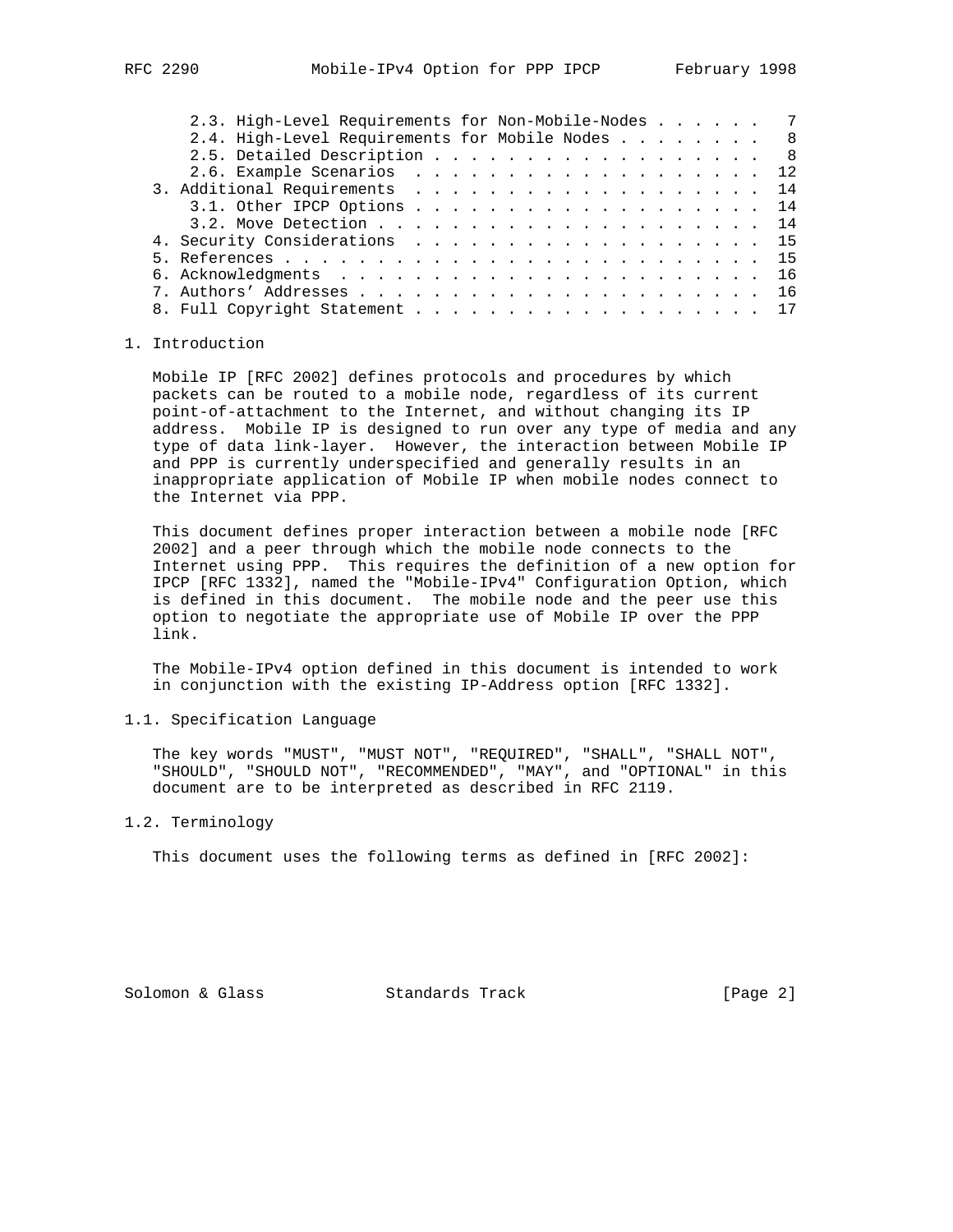#### Mobile Node

 A host or router that changes its point-of-attachment from one link to another. A mobile node may change its location without changing its IP address; it may continue to communicate with other Internet nodes at any location using its (permanent) home, IP address, assuming link-layer connectivity is available at its current location.

## Home Agent

 A router with at least one interface on a mobile node's home link. A home agent intercepts packets destined to a mobile node's home address and tunnels them to the mobile node's care-of address when the mobile node is connected to a foreign link. A mobile node informs its home agent of its current care-of address through an authenticated registration protocol defined by Mobile IP.

#### Foreign Agent

 A router with at least one interface on a mobile node's (current) foreign link. When a mobile node uses a foreign agent's care-of address, the foreign agent detunnels and delivers packets to the mobile node that were tunneled by the mobile node's home agent. A foreign agent might also serve as a default router for packets sent by a registered mobile node.

Peer

 The PPP peer of a mobile node. The mobile node's peer might support home agent functionality, foreign agent functionality, both, or neither.

## 1.3. Problem Statement

 In Mobile IP, packets sent to a mobile node's home address are routed first to the mobile node's home agent, a router on the mobile node's home link which intercepts packets sent to the home address. The home agent then tunnels such packets to the mobile node's care-of address, where the packets are extracted from the tunnel and delivered to the mobile node. There are two types of care-of addresses:

Solomon & Glass Standards Track [Page 3]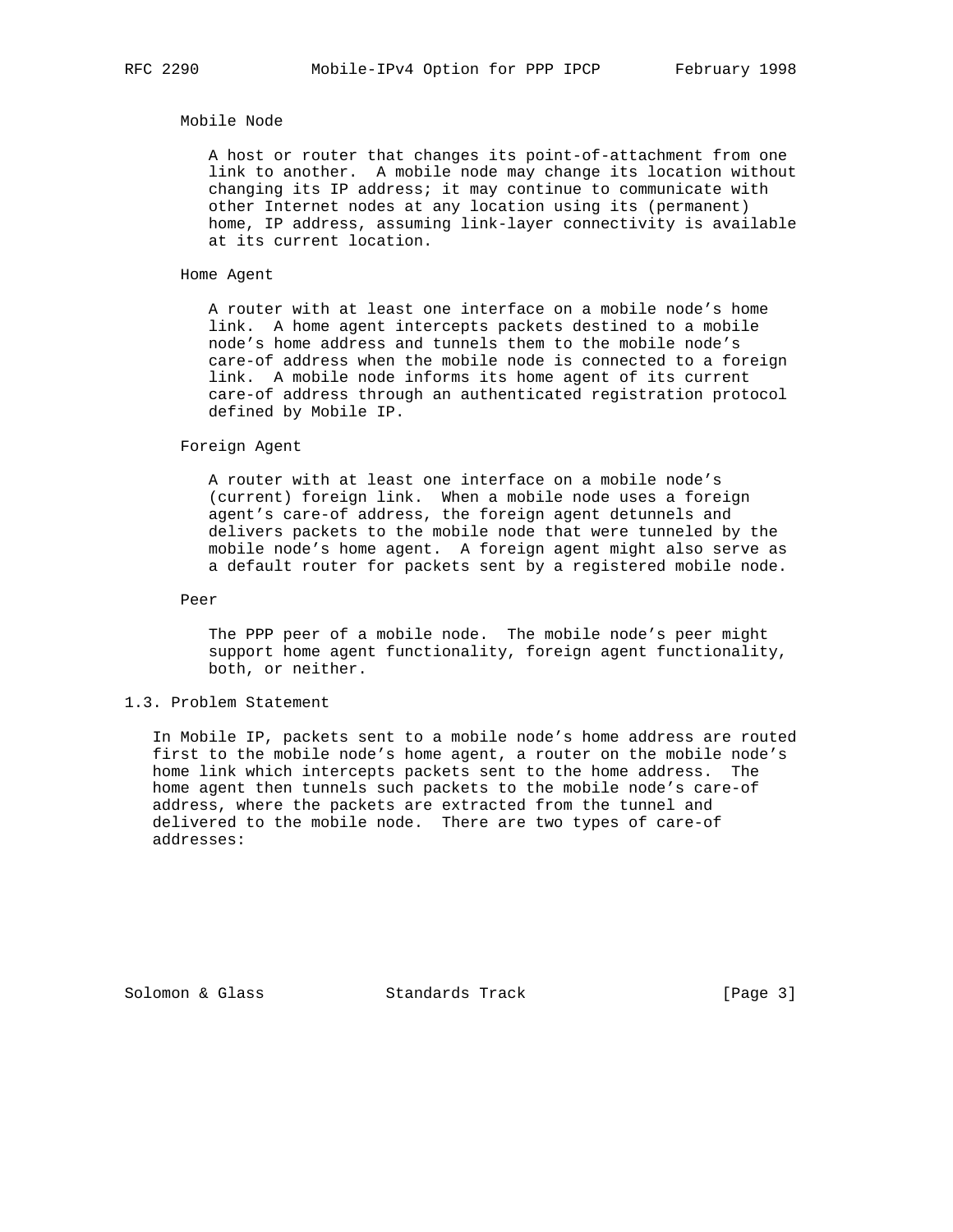Co-located Care-of Address

 An address temporarily assigned to a mobile node itself. In this case, the mobile node is the exit-point of the tunnel and decapsulates packets encapsulated for delivery by its home agent. A Co-located Care-of Address may be used by exactly one mobile node at any point in time.

Foreign Agent Care-of Address

 An address of a foreign agent that has at least one interface on a mobile node's visited, foreign link. In this case, the foreign agent decapsulates packets that have been tunneled by the home agent and delivers them to the mobile node over the visited link. A Foreign Agent Care-of Address may be used simultaneously by many mobile nodes at any point in time.

 In Appendix B, Mobile IP [RFC 2002] currently specifies only the following with respect to PPP:

 "The Point-to-Point-Protocol (PPP) [RFC 1661] and its Internet Protocol Control Protocol (IPCP) [RFC 1332], negotiates [sic] the use of IP addresses.

 "The mobile node SHOULD first attempt to specify its home address, so that if the mobile node is attaching to its home [link], the unrouted link will function correctly. When the home address is not accepted by the peer, but a transient IP address is dynamically assigned to the mobile node, and the mobile node is capable of supporting a co-located care-of address, the mobile node MAY register that address as a co-located care-of address. When the peer specifies its own IP address, that address MUST NOT be assumed to be a foreign agent care-of address or the IP address of a home agent."

 Inspection of this text reveals that there is currently no way for the mobile node to use a foreign agent care-of address, without first being assigned a unique IP address, even if the peer also supports foreign agent functionality. The reason for this can be seen by walking through the IPCP negotiation:

 1. A mobile node connects to a peer via PPP and proposes its home address in an IPCP Configure-Request containing the IP-Address option. In this scenario, we assume that the mobile node is connecting to some foreign link.

Solomon & Glass Standards Track [Page 4]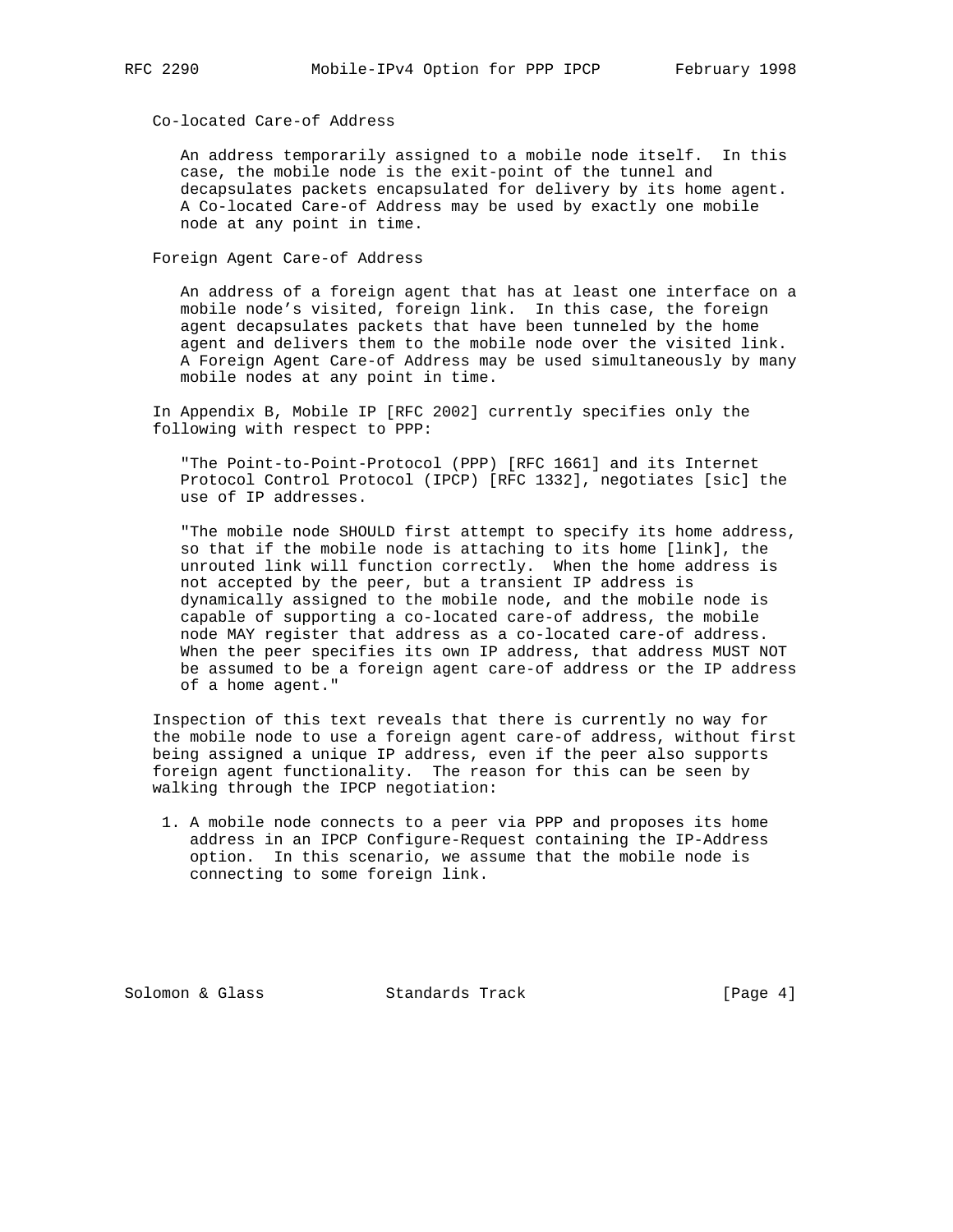- 2. The peer has no way of knowing whether this Configure-Request was received from: (a) a mobile node proposing its home address; or (b) a conventional node proposing some topologically non-routable address. In this case, the peer must (conservatively) send a Configure-Nak of the IP-Address option supplying a topologically appropriate address for use by the node at the other end of the PPP link.
- 3. The mobile node, in turn, has no way of knowing whether this Configure-Nak was received because the peer is a foreign agent being conservative, or because the peer does not implement Mobile IP at all. Therefore, the mobile node must (conservatively) assume that the peer does not implement Mobile IP and continue the negotiation of an IP address in IPCP, after which point the mobile node can use the assigned address as a co-located care-of address.

 Here we observe that, even if the mobile node's peer is a foreign agent and sends an Agent Advertisement to the mobile node after IPCP reaches the Opened state, the mobile node will still have negotiated a routable address in step 3, which it is likely already using as a co-located care-of address. This defeats the purpose of foreign agent care-of addresses, which are designed to be shared by multiple mobile nodes and to eliminate the need to assign a unique address to each mobile node.

#### 1.4. Requirements

 The purpose of this document is to specify the behavior of both ends of the PPP link when one or more of the PPP peers supports Mobile IP. Specifically, the design of the option and protocol defined in this document is based upon the following requirements:

- 1. The option and protocol described in this document must be backwards compatible with conventional nodes and their potential peers which do not implement this option nor any Mobile IP functionality.
- 2. The option and protocol described in this document must accommodate a variety of scenarios, minimally those provided in the examples of Section 2.6.
- 3. The option and protocol described in this document must not duplicate any functionality already defined in other IPCP options; specifically, the IP-Address option.

Solomon & Glass Standards Track [Page 5]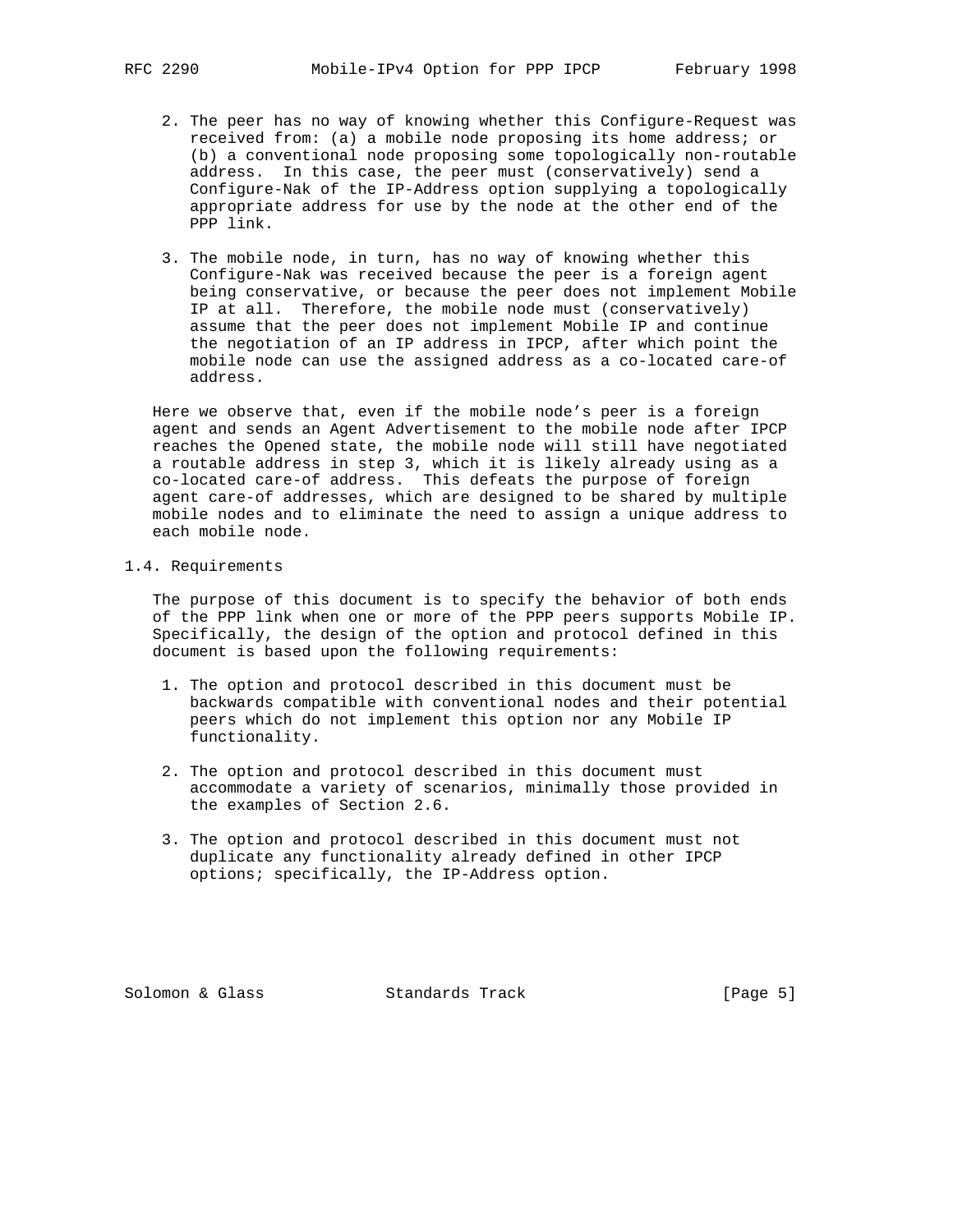- 4. A unique address must not be assigned to a mobile node unless absolutely necessary. Specifically, no such address is assigned to a mobile node that connects via PPP to its home link or a mobile node that connects via PPP to a foreign agent (and uses that foreign agent's care-of address).
- 2. Mobile-IPv4 Configuration Option

 This section defines the Mobile-IPv4 Configuration Option and provides several examples of its use.

2.1. Option Format

The Mobile-IPv4 Configuration Option for IPCP is defined as follows:

0  $1$  2 3 0 1 2 3 4 5 6 7 8 9 0 1 2 3 4 5 6 7 8 9 0 1 2 3 4 5 6 7 8 9 0 1 +-+-+-+-+-+-+-+-+-+-+-+-+-+-+-+-+-+-+-+-+-+-+-+-+-+-+-+-+-+-+-+-+ | Type | Length | Mobile Node's ... +-+-+-+-+-+-+-+-+-+-+-+-+-+-+-+-+-+-+-+-+-+-+-+-+-+-+-+-+-+-+-+-+ ... Home Address +-+-+-+-+-+-+-+-+-+-+-+-+-+-+-+-+

Type

```
 4 (Mobile-IPv4)
```
Length

6 (The length of this entire extension in bytes)

Mobile Node's Home Address

 In a Configure-Request, the IP home address of the mobile node sending this Configuration Option, otherwise the (unmodified) IP home address of the mobile node when sent in a Configure-Ack or Configure-Reject. Configure-Nak'ing this option is undefined and MUST NOT be sent by implementations complying with this version of the specification. This field MUST NOT be zero.

## Default Value

 The Mobile-IPv4 Configuration Option defaults to the sending mobile node's home address.

 In describing the operation of the Mobile-IPv4 Configuration Option (in conjunction with the IP-Address Configuration Option), we use the following abbreviations:

Solomon & Glass Standards Track [Page 6]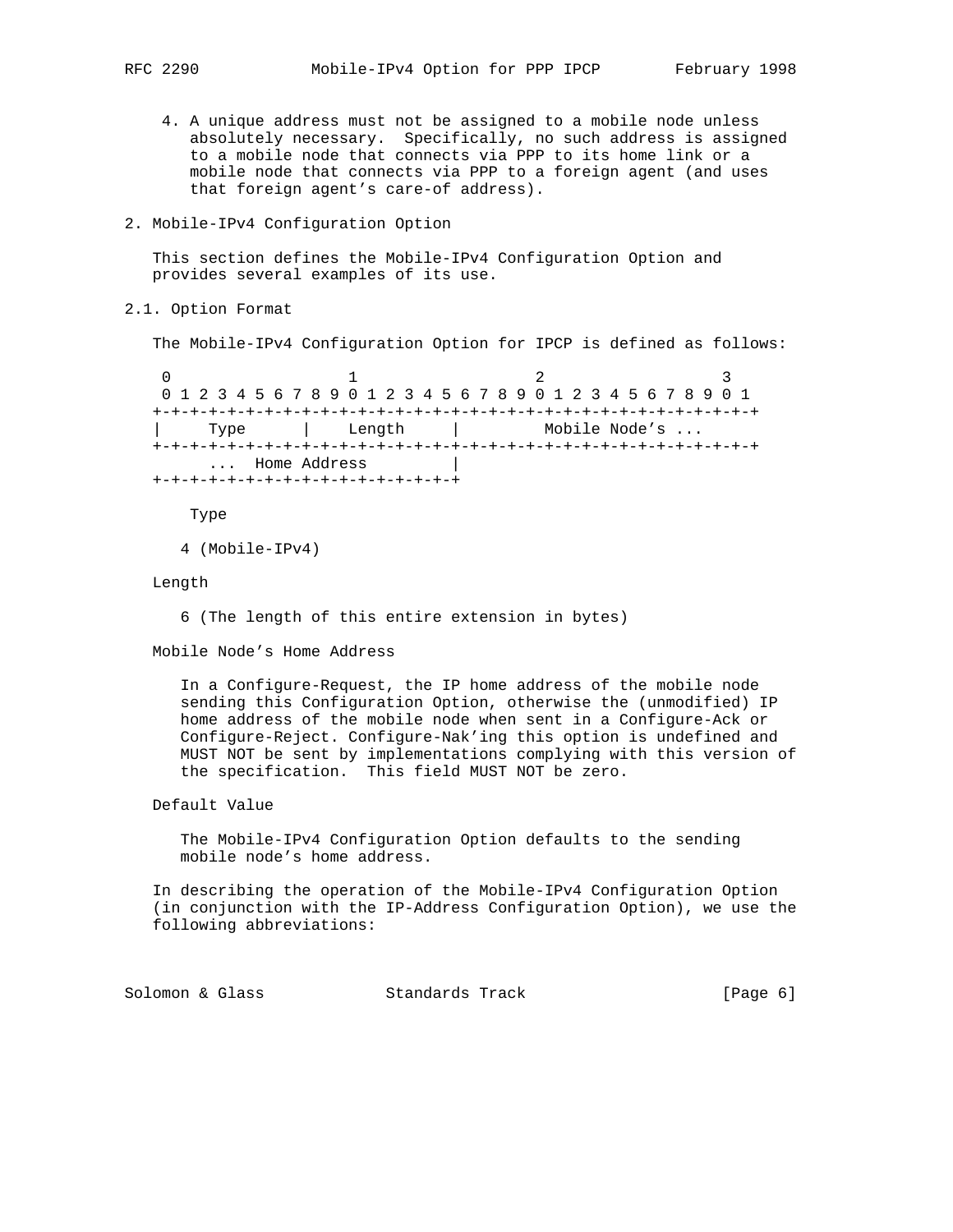```
 PPP Message Types:
     Request = Configure-Request
     Reject = Configure-Reject
         Ack = Configure-Ack
        Nak = Configure-Nak
 IPCP Configuration Options:
      MIPv4 = Mobile-IPv4
          IP = IP-Address
 IP addresses:
    a.b.c.d = some non-zero IP address
     w.x.y.z = some non-zero IP address other than a.b.c.d
        home = a mobile node's IP Home address
         coa = an IP Care-Of Address
         0 = the all-zeroes IP address (0.0.0.0)
```
## 2.2. Overview

 The Mobile-IPv4 Configuration Option is designed to be used in conjunction with the IP-Address Configuration Option. For the convenience of implementors, the detailed description in section 2.5 includes all possible combinations of these two options that might be sent by a PPP peer during IPCP. Along with each possibility is a description of how the receiver should interpret the contents as well as a suggested course of action.

## 2.3. High-Level Requirements for Non-Mobile-Nodes

 A node that is not performing mobile node functionality (such as non-Mobile-IP-aware nodes as well as nodes performing only home agent functionality, foreign agent functionality, or both) MUST NOT include a Mobile-IPv4 Configuration Option within any Configure-Request message. As per [RFC 1332], such a node SHOULD send a Configure- Request containing an IP-Address Configuration Option in which the IP-Address field is set to a non-zero IP address that the node has assigned to one of its interfaces. If an explicit IP address has been assigned to the node's PPP interface then this address SHOULD be sent in preference to any of the node's other addresses.

 A node MUST NOT send a Configure-Nak containing a Mobile-IPv4 Configuration Option. Doing so is currently "undefined" and might cause interoperability problems when a useful meaning for Configure- Nak is ultimately defined for the Mobile-IPv4 Configuration Option. A node that sends a Configure-Ack containing a Mobile-IPv4 Configuration Option SHOULD send an Agent Advertisement [RFC 2002] immediately upon IPCP for that link entering the Opened state.

Solomon & Glass Standards Track [Page 7]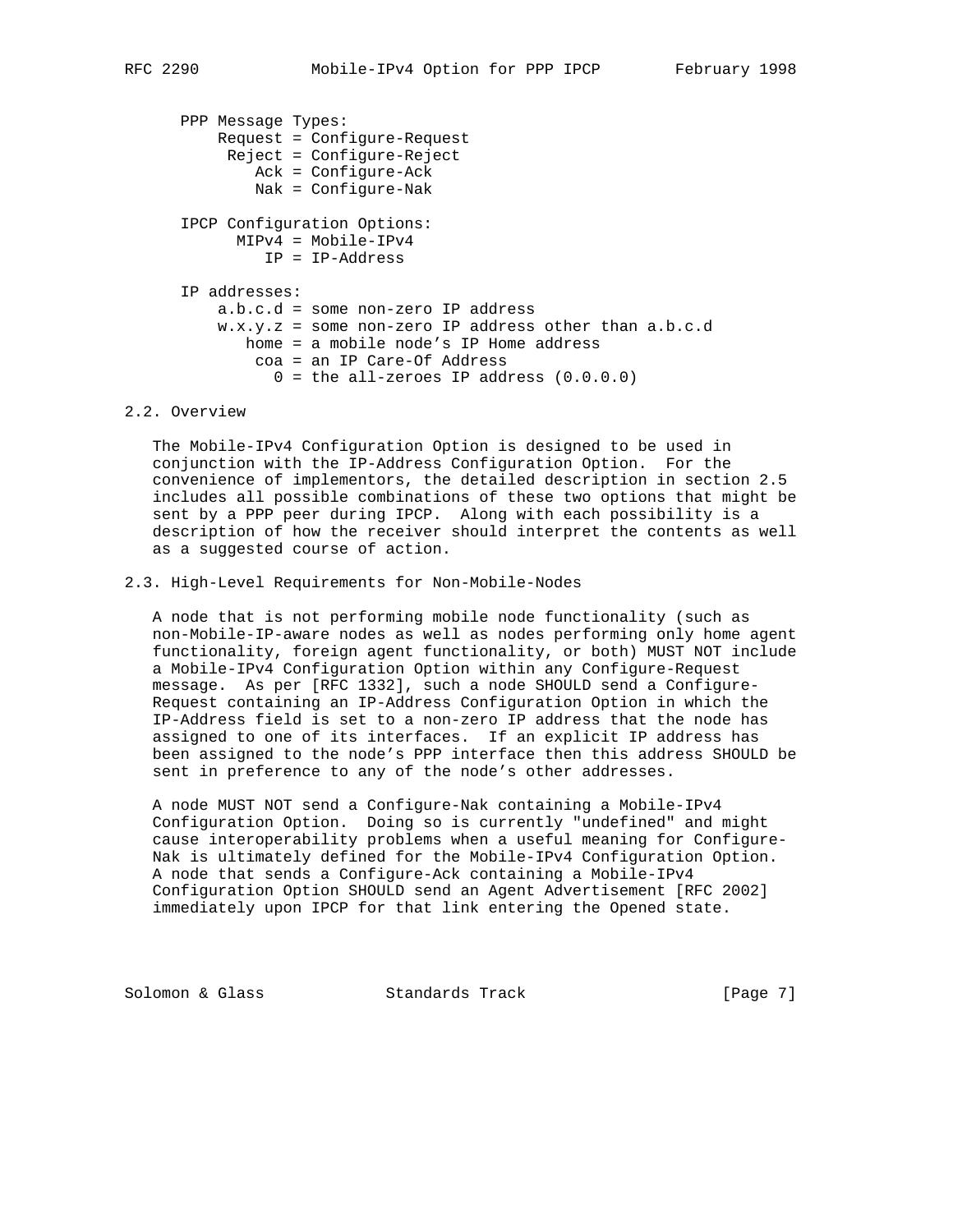## 2.4. High-Level Requirements for Mobile Nodes

 A mobile node SHOULD begin its IPCP negotiation by sending the Configure-Request described in either item #1 or item #4 in Section 2.5. The mobile node MAY begin its negotiation with one of the other numbered items in Section 2.5 under extenuating circumstances.

 A mobile node that receives a Configure-Ack containing a Mobile-IPv4 Configuration Option MUST receive an Agent Advertisement, possibly in response to an Agent Solicitation, before sending a Registration Request [RFC 2002] if that mobile node is connecting to a foreign link. This is because the peer might be a foreign agent that enforces a policy which requires a mobile node to register with that foreign agent even if the mobile node is using a co-located care-of address. A mobile node need not wait for such an advertisement if it connects to its home link. See item 7a in section 2.5 for one way in which a mobile node can determine if it has connected to its home link. Another way is by receiving an explicit notification of this fact from its peer, such as receipt of the messages in items 1b, 2c, and 3a in section 2.5.

 A mobile node that receives a Configure-Reject containing a Mobile- IPv4 Configuration Option SHOULD fall back to IPCP negotiation using the IP-Address option [RFC 1332]. A mobile node SHOULD begin this negotiation with Request(IP=home) or Request(IP=0), depending on whether or not the mobile node is connecting to its home link, respectively. A mobile node MAY make this determination by inspection of an IP-Address option contained within a Configure- Request sent by its peer. If the prefix of the peer's stated IP address is equal to the prefix of the mobile node's home address, then the mobile node MAY conclude that it is connecting to its home link. Otherwise, if the mobile node is connecting to a foreign link, then the mobile node SHOULD send Request(IP=0) since its peer might have no means for assigning addresses other than IPCP. This specification therefore updates this behavior as described in [RFC 2002], the latter of which recommends that a mobile node begin IP- Address negotiation with Request(IP=Home) under all circumstances.

 A peer that is performing neither home agent nor foreign agent functionality SHOULD send a Reject in response to any Request received from its peer that contains a Mobile-IPv4 Configuration Option.

### 2.5. Detailed Description

 The numbered items below show all possible combinations of Mobile- IPv4 and IP-Address Configuration Options that a mobile node (or a conventional node) might send to its peer. Mobile nodes SHOULD begin

Solomon & Glass Standards Track [Page 8]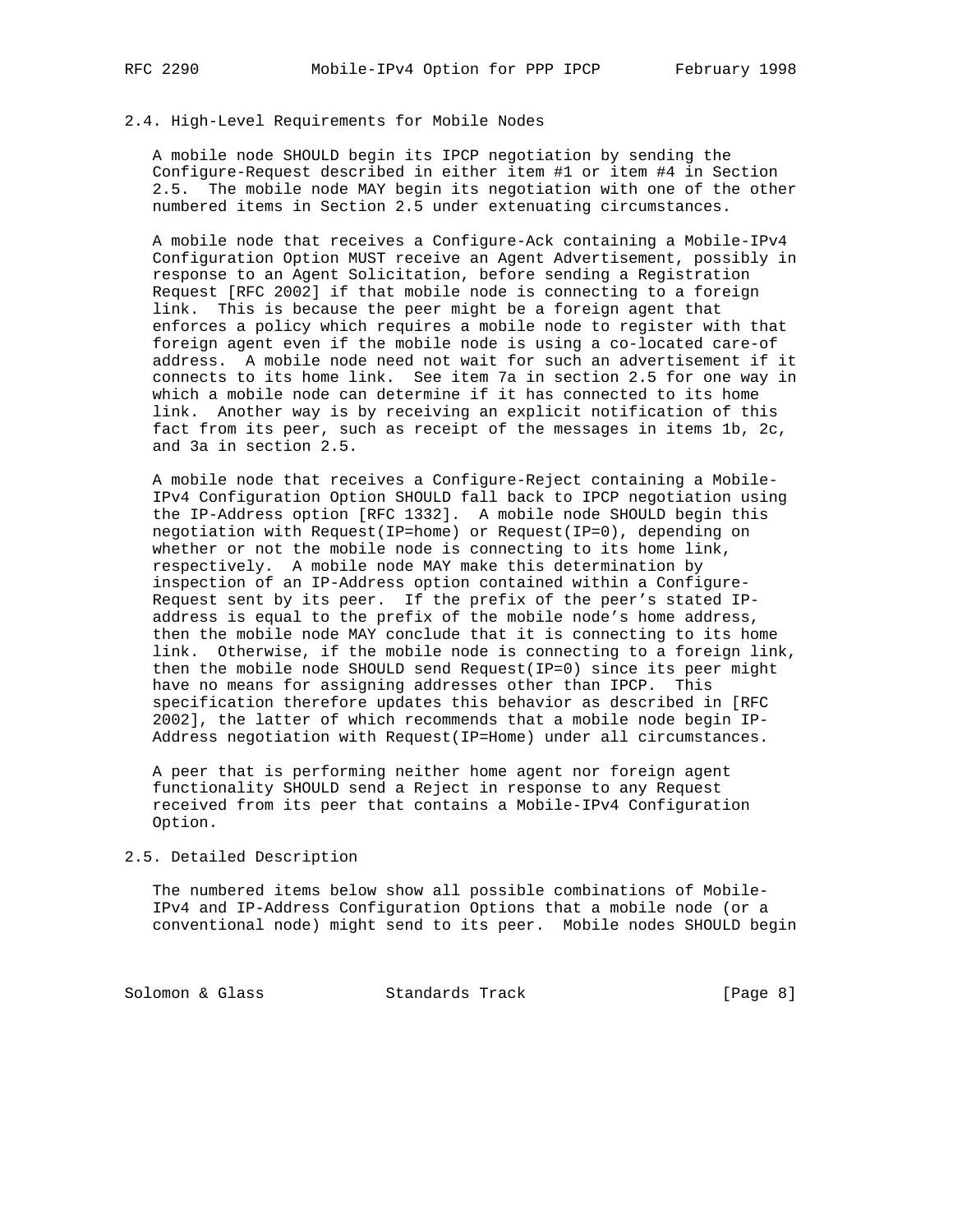their IPCP negotiation with item #1 or item #4 depending on whether they prefer a co-located or a foreign agent care-of address respectively. The lettered items list the possible legal responses that a peer might send to the mobile node (or conventional node) in response to the numbered Request.

 In each case, an interpretation is defined and a suggested course of action is provided. Finally, it is believed that the presentation below has the advantages of conciseness and precision in comparison to an equivalent presentation in "prose form."

- 1. Request(IP=0,MIPv4=home) means "I prefer a co-located care-of address to a foreign agent care-of address." Peer MUST respond with one of the following:
	- a. Nak(IP=coa) means "use coa as your co-located care-of address". Goto 2.
	- b. Nak(IP=home) means "you're at home and don't need a care-of address". Goto 3.
	- c. Reject(IP=0) means "I cannot assign a co-located care-of address but you're welcome to use me as a foreign agent". Goto 4.
	- d. Reject(MIPv4=home) means "I do not implement the Mobile-IPv4 option". If the peer also sent Request(IP=address) and the prefix of the peer's assigned address is equal to that of the mobile node's home address, then goto 6 with a.b.c.d=home; otherwise, goto 5.
	- e. Reject(IP=0,MIPv4=home) means "use the default". Goto 7.

 $\Rightarrow$  Ack(IP=0, ...), Nak(MIPv4=any, ...) MUST NOT be sent.

- 2. Request(IP=coa,MIPv4=home) means "I want to use coa as my co located care-of address." Peer MUST respond with one of the following:
	- a. Ack(IP=coa,MIPv4=home) means "ok, use coa as your co-located care-of address; be sure to wait for an advertisement." Opened.
	- b. Nak(IP=alternate-coa) means "no, use alternate-coa as your co-located care-of address". Goto 2.
	- c. Nak(IP=home) means "you're at home and don't need a co located care-of address". Goto 3.
	- d. Reject(IP=coa) means "coa is not a useful value for a co located care-of address on this link and I cannot assign a useful one (or I will not negotiate the IP-Address option) - you may use me as a foreign agent". Goto 4.

Solomon & Glass Standards Track [Page 9]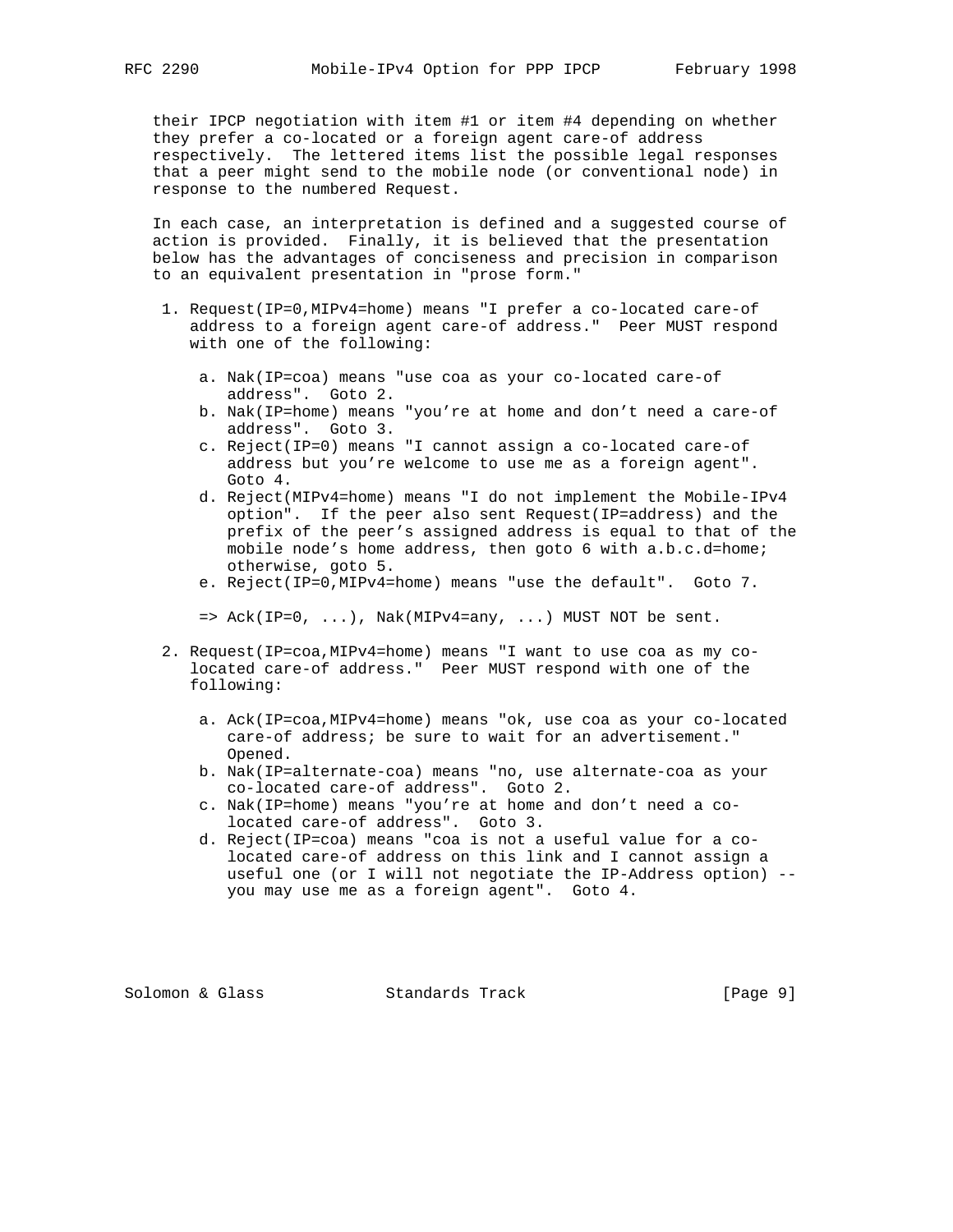- e. Reject(MIPv4=home) means "I do not implement the Mobile-IPv4 option". If the peer also sent Request(IP=address) and the prefix of the peer's address is equal to that of the mobile node's home address, then goto 6 with a.b.c.d=home; otherwise, goto 5.
- f. Reject(IP=coa,MIPv4=home) means "use the default". Goto 7.
- $\Rightarrow$  Nak(MIPv4=any, ...) MUST NOT be sent.
- 3. Request(IP=home,MIPv4=home) means "I think I'm at home but if I'm wrong then I prefer a co-located care-of address to a foreign agent care-of address." Peer MUST respond with one of the following:
	- a. Ack(IP=home,MIPv4=home) means "yes, you're at home". Opened.
	- b. Nak(IP=coa) means "you're not at home, use coa as your co located care-of address". Goto 2.
	- c. Reject(IP=home) means "you're not at home and I cannot assign a co-located care-of address (or I will not negotiate the IP-Address option) -- you may use me as a foreign agent". Goto 4.
	- d. Reject(MIPv4=home) means "I do not implement the Mobile-IPv4 option". If the peer also sent Request(IP=address) and the prefix of the peer's address is equal to that of the mobile node's home address, then goto 6 with a.b.c.d=home; otherwise, goto 5.
	- e. Reject(IP=home,MIPv4=home) means "use the default". Goto 7.
	- => Nak(MIPv4=any, ...) MUST NOT be sent.
- 4. Request(MIPv4=home) means "I want to run Mobile IP over this link and I don't want a co-located care-of address." Peer MUST respond with one of the following:
	- a. Ack(MIPv4=home) means "ok, wait for an advertisement to figure out where you are." Opened.
	- b. Reject(MIPv4=home) means "I do not implement the Mobile-IPv4 option". If the peer also sent Request(IP=address) and the prefix of the peer's address is equal to that of the mobile node's home address, then goto 6 with a.b.c.d=home; otherwise, goto 5.

 5. Request(IP=0) means "Please assign an address/co-located-care of-address". Peer MUST respond with one of the following:

Solomon & Glass Standards Track [Page 10]

 <sup>=&</sup>gt; Nak(MIPv4=any, ...) MUST NOT be sent.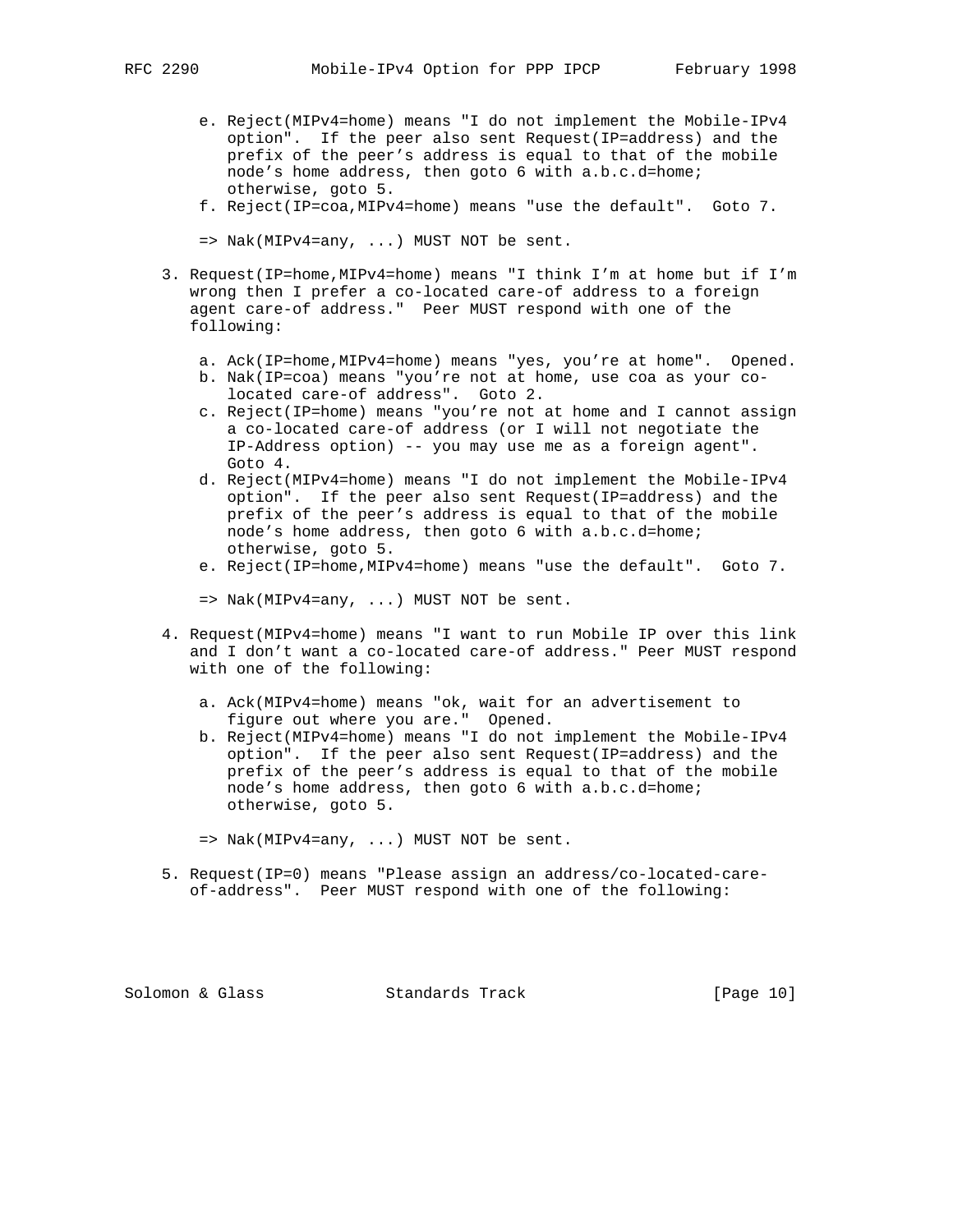- a. Nak(IP=a.b.c.d) means "use a.b.c.d as your address/co located-care-of-address". Goto 6.
- b. Reject(IP=0) means "I cannot assign an address (for the Mobile Node to use as a co-located-care-of-address), or I do not implement the IP-Address option". Goto 7.
- => Ack(IP=0) MUST NOT be sent and historically means "I don't know your address either". Opened. An implementation MUST NOT use 0 as its IP address upon receiving Ack(IP=0) but MAY use some other, non-zero, interface address for packets sent on its PPP interface.
- 6. Request(IP=a.b.c.d) means "I want to use a.b.c.d as my address/home-address/co-located-care-of-address". Peer MUST respond with one of the following:
	- a. Ack(IP=a.b.c.d) means "ok, a.b.c.d is your address/home address/co-located-care-of-address". Opened.
	- b. Nak(IP=w.x.y.z) means "no, use w.x.y.z as your address/home address/co-located-care-of-address". Goto 6.
	- c. Reject(IP=a.b.c.d) means "a.b.c.d is a bad address to use, but I cannot give you a good one" or "I do not implement the IP-Address option". Goto 7.
- 7. Request() means "I want to use the default". Peer MUST respond with one of the following:
	- a. Ack() means "ok, use the default". Opened.

 In this case the mobile node will use the "default" values of the IP-Address option (no address configured by IPCP) and the Mobile-IPv4 option (the mobile node's IP home address). The mobile node SHOULD send Agent Solicitations to see if there are any agents present on the current link. (Note that the current "link" might also include a shared medium if the mobile node's PPP peer is a bridge.) If an agent is present and the mobile node receives an Agent Advertisement, then the mobile node employs its move-detection algorithm(s) and registers accordingly.

 In any case, if the mobile node's peer supplied an IP-Address option containing a non-zero value within an IPCP Configure- Request, the mobile node MAY use this address to determine whether or not it is connected to its home link. This can be accomplished by comparing the stated IP address with the mobile node's home address under the prefix-length associated with the home link. If the mobile node is connected to its home link then it SHOULD de-register with its home agent.

Solomon & Glass Standards Track [Page 11]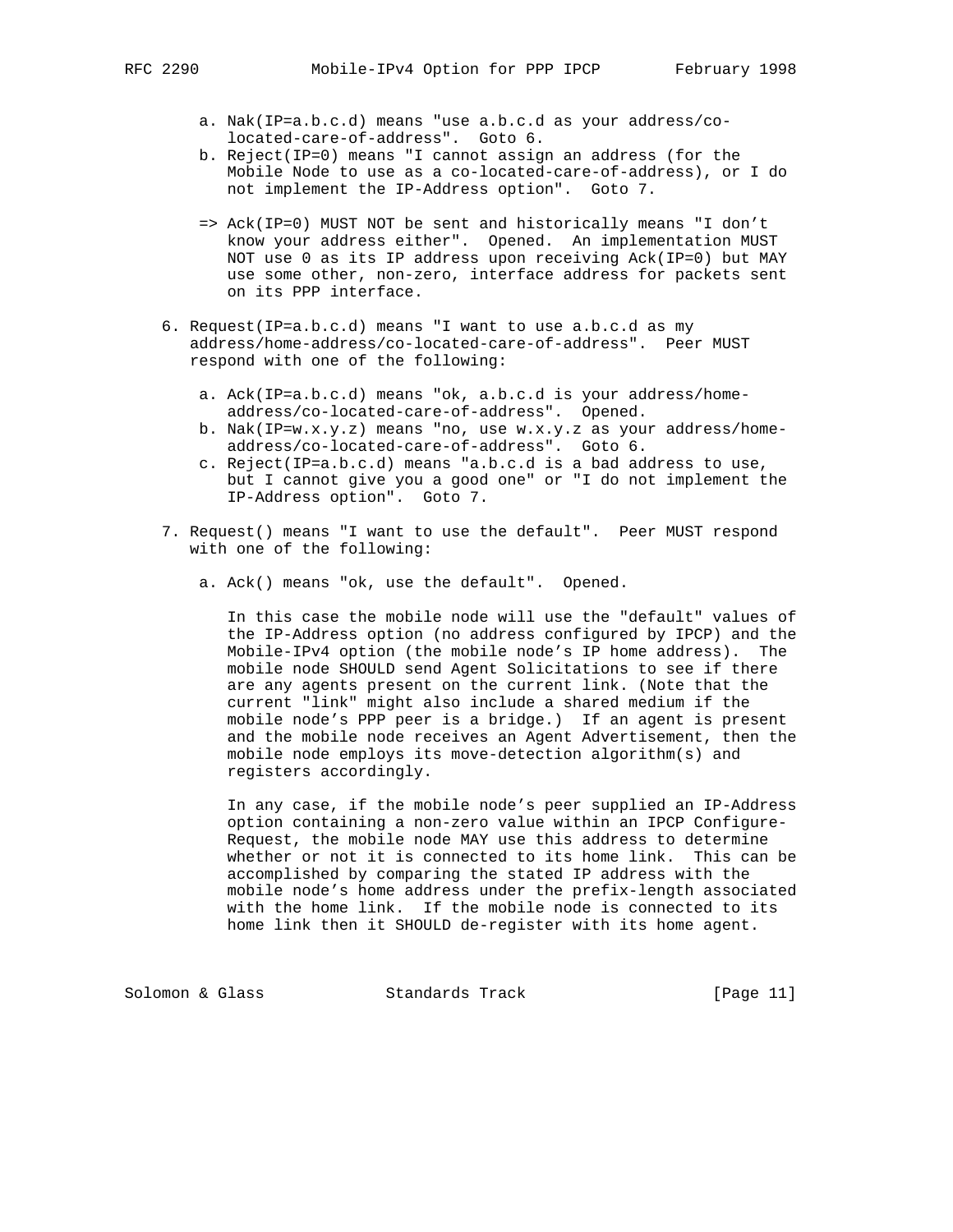Otherwise, the mobile node MAY attempt to obtain a topologically routable address through any of its supported means (e.g., DHCP, manual configuration, etc.) for use as a co-located care-of address. If the mobile node is successful in obtaining such an address then it SHOULD register this address with its home agent.

- => Nak(IP=0) MUST NOT be sent. Goto 6.
- => Nak() MUST NOT be sent.

=> Reject() MUST NOT be sent.

## 2.6. Example Scenarios

 This section illustrates the use of the option and protocol as defined in the previous sections. In the examples which follow, a Configure-Request sent by a mobile node and the response generated by the peer are shown on the same line. The number and letter to the left of each request/response refer to the numbered and lettered items in Section 2.5.

- A. A mobile node prefers a co-located care-of address and the peer is a foreign agent that is capable of assigning such an address:
	- (1)(a) Request(IP=0,MIPv4=Home) / Nak(IP=coa)
	- (2)(a) Request(IP=coa,MIPv4=Home) / Ack(IP=coa,MIPv4=Home)
		- Mobile node waits to receive an Agent Advertisement.
		- If (Advertisement has R-bit set) then
			- Mobile node registers using co-located care-of address via the foreign agent; else

 Mobile node registers using co-located care-of address directly with its home agent.

- B. A mobile node prefers a co-located care-of address and the peer is a foreign agent that cannot assign a co-located care-of address (e.g., it has no pool of addresses from which to allocate for the purpose of assignment):
	- (1)(c) Request(IP=0,MIPv4=Home) / Reject(IP=0)
	- (4)(a) Request(MIPv4=Home) / Ack(MIPv4=Home)
		- IPCP completes.
		- Mobile node waits to receive an Agent Advertisement.
		- Mobile node registers using the peer's foreign agent care-of address with its home agent.

Solomon & Glass Standards Track [Page 12]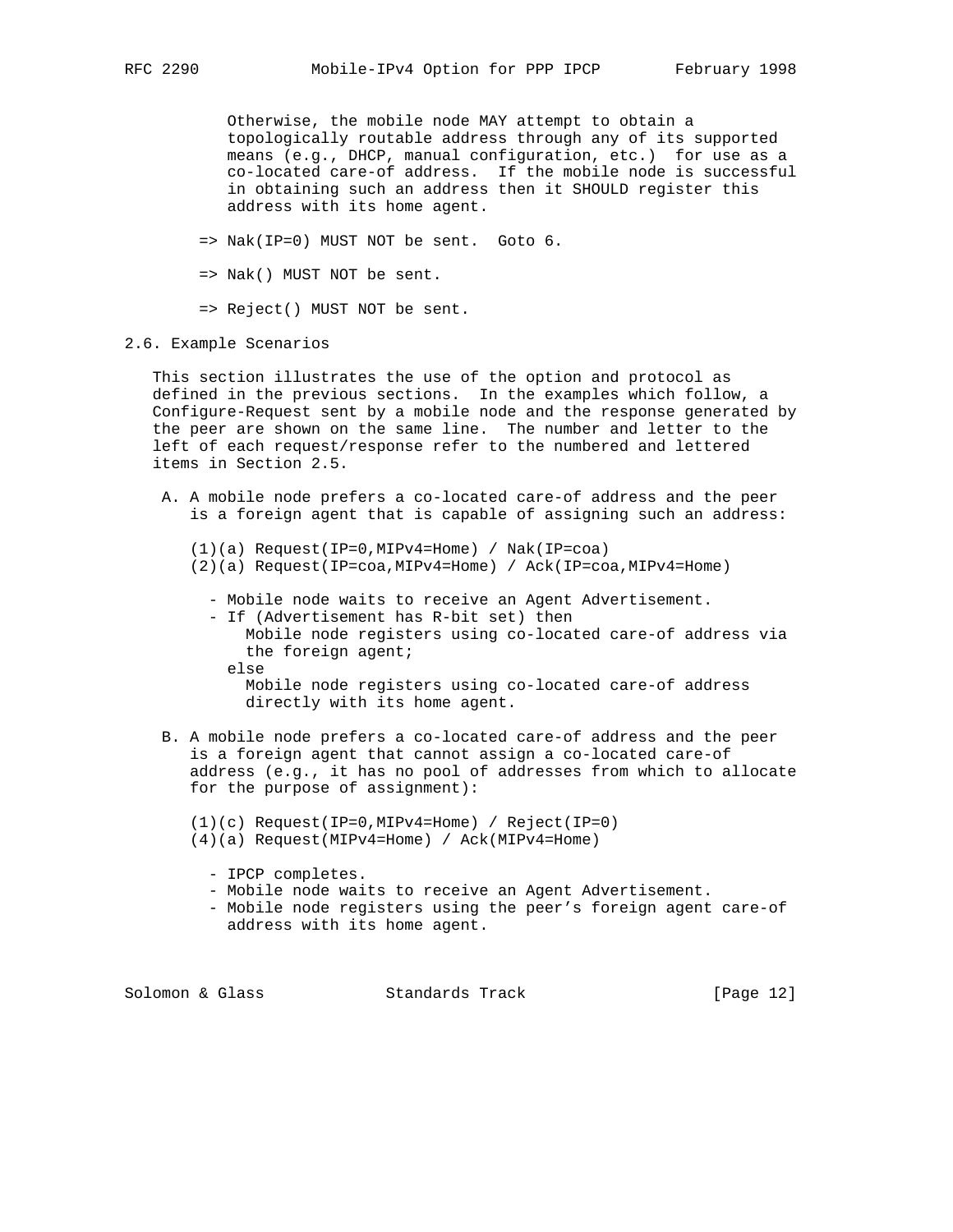- - C. A mobile node prefers a co-located care-of address and the peer determines that the mobile node's home address is such that the mobile node is connecting to its home link:
		- (1)(b) Request(IP=0,MIPv4=Home) / Nak(IP=Home)
		- (3)(a) Request(IP=Home,MIPv4=Home) / Ack(IP=Home,MIPv4=Home)
			- IPCP completes.
			- Mobile node de-registers with its home agent.
	- D. A mobile node prefers a foreign agent care-of address and the peer is a foreign agent which finds this state of affairs satisfactory:
		- (4)(a) Request(MIPv4=Home) / Ack(MIPv4=Home)
			- IPCP completes.
			- Mobile node waits to receive an Agent Advertisement.
			- Mobile node registers using the peer's foreign agent care-of or de-registers at home, depending on the values in the Agent Advertisement.
	- E. A mobile node prefers a co-located care-of address and the peer does not implement the Mobile-IPv4 Configuration Option. The peer is, however, capable of assigning dynamic addresses:
		- (1)(d) Request(IP=0,MIPv4=Home) / Reject(MIPv4=Home)
		- (5)(a) Request(IP=0) / Nak(IP=a.b.c.d)
		- (6)(a) Request(IP=a.b.c.d) / Ack(IP=a.b.c.d)
			- IPCP completes.
			- Mobile node registers using a.b.c.d as a co-located care-of address with its home agent.
	- F. A mobile node prefers a co-located care-of address and the peer does not implement the Mobile-IPv4 Configuration Option. The peer is not capable of assigning dynamic addresses:
		- (1)(e) Request(IP=0,MIPv4=Home) / Reject(IP=0,MIPv4=Home) (7)(a) Request() / Ack()
			- IPCP completes.
			- Mobile node sends an Agent Solicitation and/or attempts to obtain a co-located care-of address via means outside IPCP (e.g., DHCP or manual configuration), or it gives up.

Solomon & Glass Standards Track [Page 13]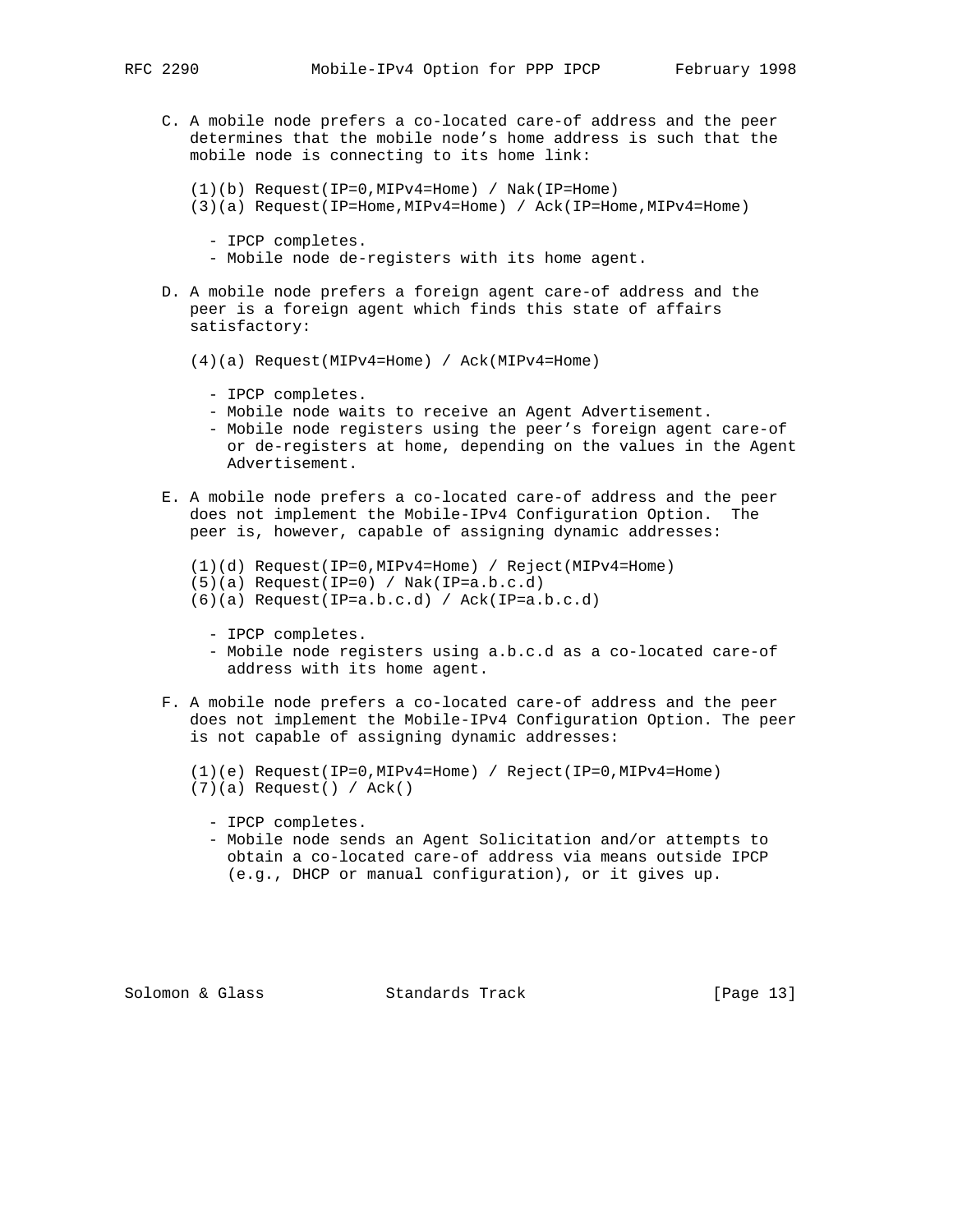## 3. Additional Requirements

## 3.1. Other IPCP Options

 A mobile node MUST NOT include the deprecated IP-Addresses option in any Configure-Request that contains a Mobile-IPv4 option, an IP- Address option, or both.

 Conversely, the mobile node MAY include an IP-Compression-Protocol option and any other options that do not involve the negotiation of IP addresses.

 If a mobile node and a foreign agent or a home agent agree in IPCP to use Van Jacobson Header Compression [RFC 1144], then the mobile node MUST NOT set the 'V' bit in its ensuing Mobile IP Registration Request [RFC 2002]. If the PPP peer entities are utilizing VJ header compression there is no gain for the mobile ip entities to do so, and requesting this option is likely to cause confusion.

#### 3.2. Move Detection

 Mobile nodes that connect via PPP MUST correctly implement PPP's IPCP, since movement by the mobile node will likely change its PPP peer. Specifically, mobile nodes MUST be prepared to renegotiate IPCP at any time, including, the renegotiation of the IP-Address Configuration Option and the Mobile-IPv4 Configuration Option described in this document. As per [RFC 1661], a mobile node in the Opened state MUST renegotiate IPCP upon receiving an IPCP Configure- Request from its peer.

 Also note that certain wireless links can employ handoff and proxying mechanisms that would not necessarily require bringing down a PPP link but would indeed require a mobile node to register with a new foreign agent. Therefore, mobile nodes which connect to an agent via PPP MUST employ their move detection algorithms (see section 2.4.2 in [RFC 2002]) and register whenever they detect a change in connectivity.

 Specifically, a mobile node that fails to receive an Agent Advertisement within the Lifetime advertised by its current foreign agent, MUST assume that it has lost contact with that foreign agent (see Section 2.4.2.1, [RFC 2002]). If, in the mean time, the mobile node has received Agent Advertisements from another foreign agent, the mobile node SHOULD immediately register with that foreign agent upon timing out with its current foreign agent.

Solomon & Glass Standards Track [Page 14]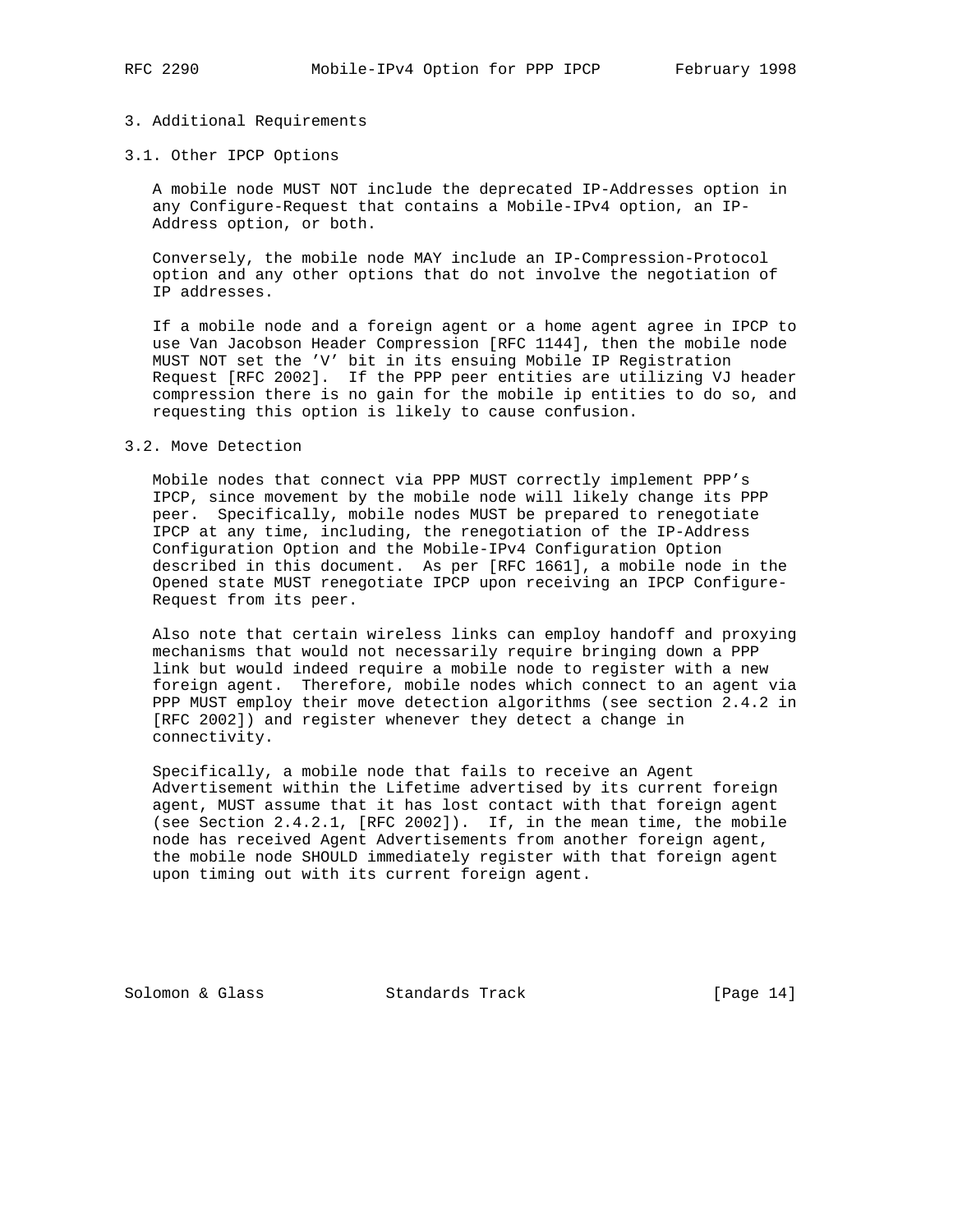Likewise, a mobile node that implements move detection based upon the Prefix-Length Extension MUST compare the prefix of any advertising agents with that of its current foreign agent (see Section 2.4.2.2, [RFC 2002]). If such a mobile node receives an Agent Advertisement from a foreign agent specifying a different prefix than that of its current foreign agent, then the mobile node that employs this method of move detection MUST register with that new foreign agent.

 A mobile node MAY treat PPP link-establishment as a sufficient reason to proceed with a new Mobile IP registration. Section 2 defines the circumstances under which mobile nodes MUST wait for an Agent Advertisement before registering. Accordingly, foreign agents and home agents SHOULD send an Agent Advertisement over a PPP link immediately after IPCP for that link enters the Opened state.

4. Security Considerations

 This document introduces no known security threats over and above those facing any node on the Internet that either connects via PPP or implements Mobile IP or both. Specifically, service providers should use cryptographically strong authentication (e.g., CHAP [RFC 1994]) to prevent theft-of-service. Additionally, users requiring confidentiality should use PPP link encryption [RFC 1968], IP-layer encryption [RFC 1827], or application-layer encryption, depending upon their individual requirements. Finally, Mobile IP authentication [RFC 2002] protects against trivial denial-of-service attacks that could otherwise be waged against a mobile node and its home agent.

- 5. References
	- [RFC 2119] Bradner, S., "Key words for use in RFCs to Indicate Requirement Levels", BCP 14, RFC 2119, March 1997.
	- [RFC 1144] Jacobson, V., "Compressing TCP/IP Headers for Low-Speed Serial Links", RFC 1144, January 1990.
	- [RFC 1332] McGregor, G., "The PPP Internet Protocol Control Protocol (IPCP)," RFC 1332, May 1992.
	- [RFC 1661] Simpson, W., Editor, "The Point-to-Point Protocol (PPP) for the Transmission of Multi-protocol Datagrams over Point-to- Point Links", STD 51, RFC 1661, July 1994.
	- [RFC 1827] Atkinson, R., "IP Encapsulating Security Payload (ESP)", RFC 1827, August 1995.

Solomon & Glass Standards Track [Page 15]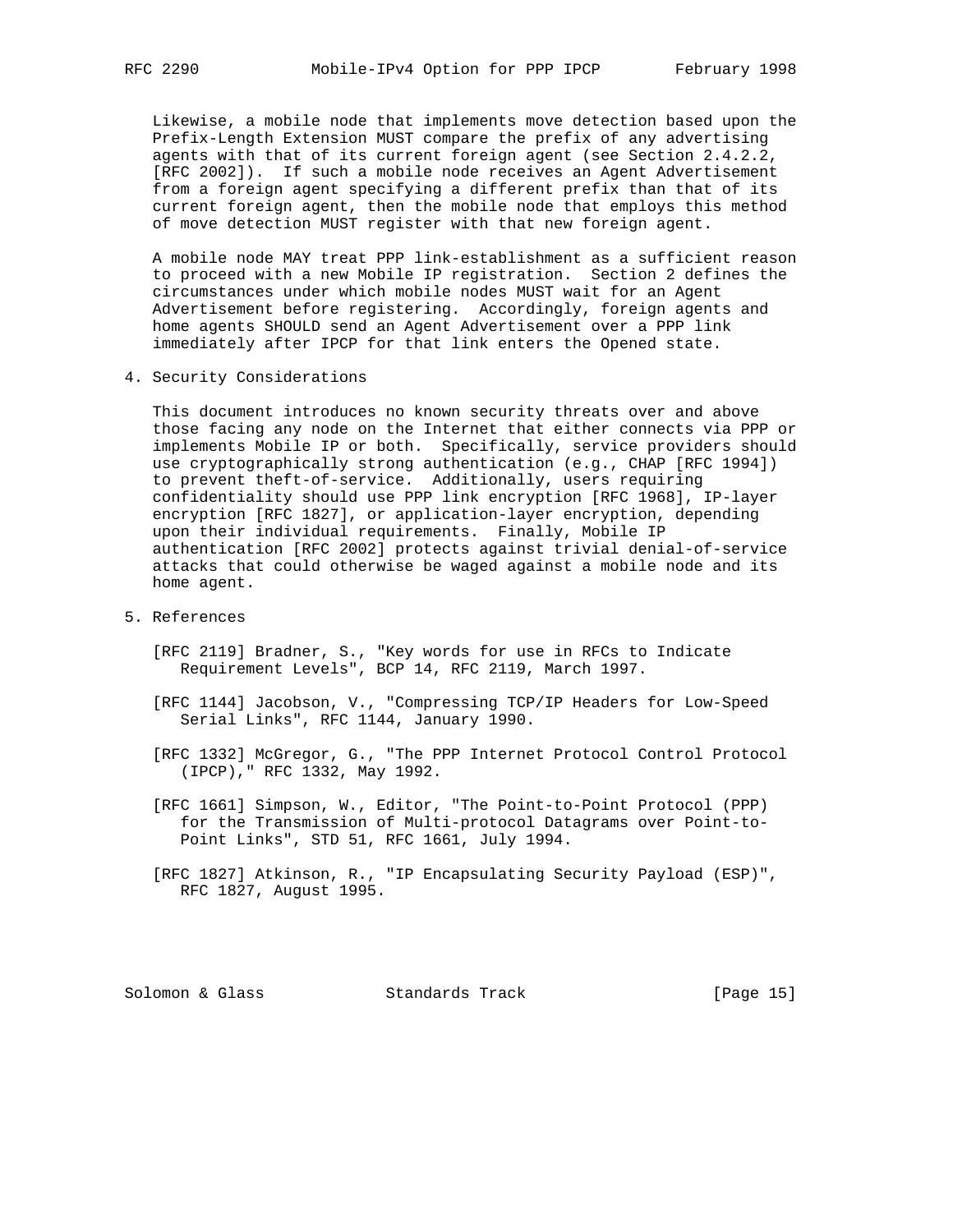[RFC 1994] Simpson, W., "PPP Challenge Handshake Authentication Protocol (CHAP)", RFC 1994, August 1996.

- [RFC 1968] Meyer, G., "The PPP Encryption Control Protocol (ECP)", RFC 1968, June 1996.
- [RFC 2002] Perkins, C., Editor, "IP Mobility Support", RFC 2002, October 1996.
- 6. Acknowledgments

 The design of this protocol and option were inspired by an earlier submission by B. Patel and C. Perkins, then of IBM, in a now expired internet draft. Also, some of William Simpson's text was copied verbatim from [RFC 1661] in order to ensure consistency of terminology and specification. The same goes for some of Charlie Perkins' definitions, and other relavent text, from [RFC 2002].

 Tim Wilson and Chris Stanaway (Motorola) contributed significantly to the design of this Configuration Option and protocol specification. Special thanks to Vernon Schryver (SGI), Craig Fox (Cisco), Karl Fox (Ascend), and John Bray (FTP) for their helpful suggestions, comments, and patience.

7. Authors' Addresses

 Jim Solomon Motorola, Inc. 1301 E. Algonquin Rd. - Rm 2240 Schaumburg, IL 60196

 Phone: +1-847-576-2753 Fax: +1-847-576-3240 EMail: solomon@comm.mot.com

 Steven Glass FTP Software, Inc. 2 High Street North Andover, MA 01845

 Phone: +1-508-685-4000 Fax: +1-508-684-6105 EMail: glass@ftp.com

Solomon & Glass Standards Track [Page 16]